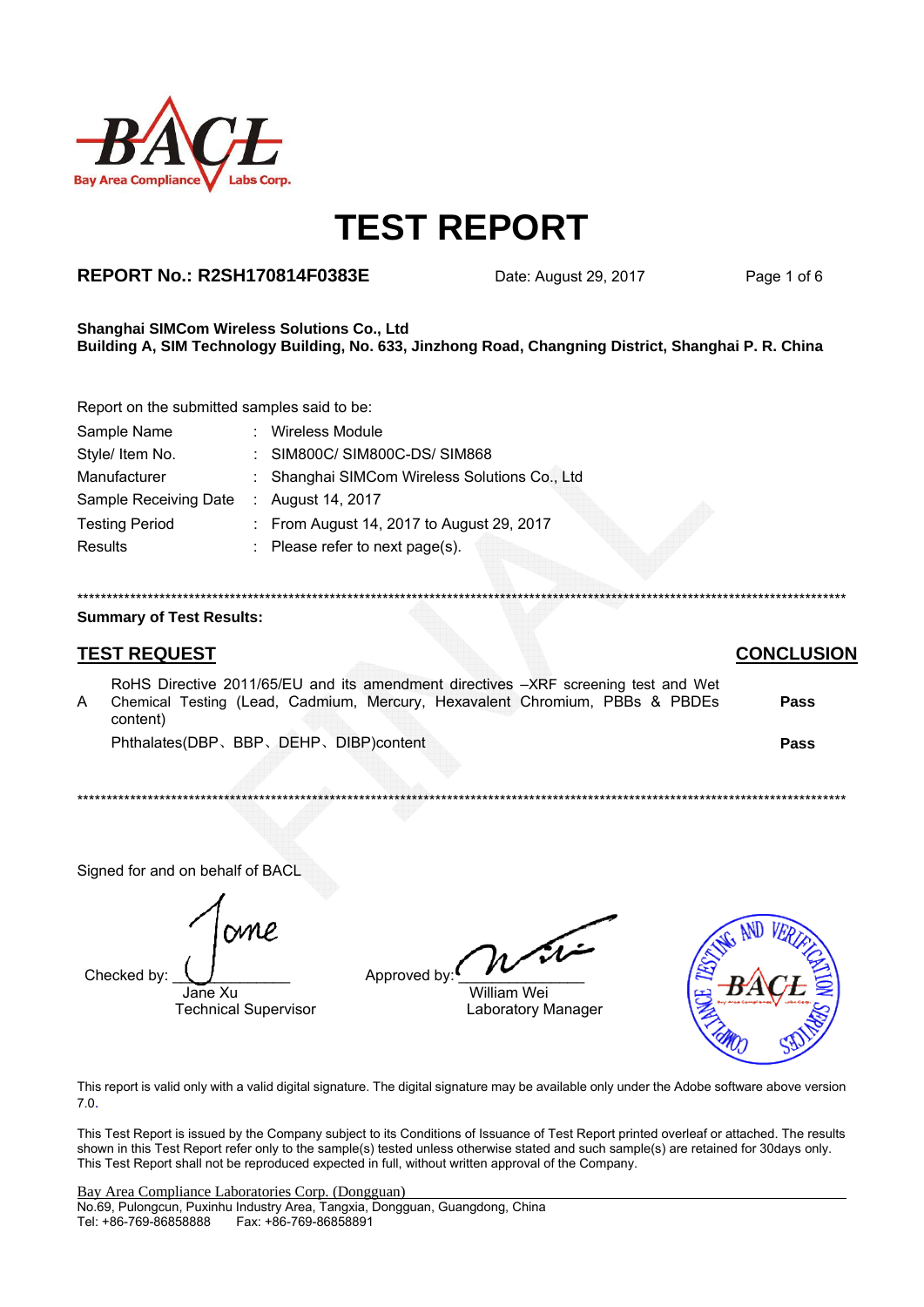

## **REPORT No.: R2SH170814F0383E** Date: August 29, 2017 Page 2 of 6

**Results:** 

#### **A**、**RoHS Directive 2011/65/EU and its amendment directives**

#### **XRF screening test**

Test method: With reference to IEC 62321-3-1:2013 screening by X-ray Fluorescence Spectroscopy (XRF)

| Seq.           |                                                                                        |           | <b>Results</b> |           |           |     |  |  |  |
|----------------|----------------------------------------------------------------------------------------|-----------|----------------|-----------|-----------|-----|--|--|--|
| No.            | <b>Tested Part(s)</b>                                                                  | <b>Pb</b> | C <sub>d</sub> | Hg        | cr        | Br  |  |  |  |
| 1              | White/brown plastic with black/red printing(label, Wireless Module) ①<br>$\circled{2}$ | BL.       | BL             | BL.       | BL        | BL  |  |  |  |
| $\overline{2}$ | Silvery metal(shield, Wireless Module) 123                                             | BL        | BL             | BL        | BL        |     |  |  |  |
| 3              | Black body(IC, PCB, Wireless Module) 123                                               | BL        | BL             | BL.       | BL        | BL. |  |  |  |
| 4              | Silvery body(crystal, PCB, Wireless Module) 123                                        | BL.       | <b>BL</b>      | BL.       | BL        | BL. |  |  |  |
| 5              | Brown body(capacitor, PCB, Wireless Module) 123                                        | BL        | <b>BL</b>      | BL        | BL        | BL  |  |  |  |
| 6              | Black body(resistor, PCB, Wireless Module) 123                                         | BL        | <b>BL</b>      | <b>BL</b> | BL        | BL  |  |  |  |
| $\overline{7}$ | Black body(diode, PCB, Wireless Module) 123                                            | BL.       | BL             | BL        | BL        | BL  |  |  |  |
| 8              | Silvery solder(PCB, Wireless Module) 123                                               | BL        | BL             | <b>BL</b> | <b>BL</b> | --- |  |  |  |
| 9              | Green PCB(PCB"V1.02", Wireless Module) ①                                               | BL.       | BL             | BL        | BL        | BL. |  |  |  |
| 10             | Green PCB(PCB"V1.01", Wireless Module) 2                                               | BL        | BL             | <b>BL</b> | <b>BL</b> | BL  |  |  |  |
| $11^{*1}$      | Coffee body with white printing (crystal, PCB, Wireless Module) 3                      | OL.       | BL             | BL.       | BL        | BL. |  |  |  |
| 12             | Green PCB(Wireless Module) 3                                                           | BL        | BL             | BL        | BL        | BL  |  |  |  |
|                |                                                                                        |           |                |           |           |     |  |  |  |

Remark: ①SIM800C ②SIM800C-DS ③SIM868

\*\*\*\*\*\*\*\*\*\*\*\*\*\*\*\*\*\*\*\*\*\*\*\*\*\*\*\*\*\*\*\*\*\*\*\*\*\*\*\*\*\*\*\*\*\*\*\*\*\*\*\*

This report is valid only with a valid digital signature. The digital signature may be available only under the Adobe software above version 7.0.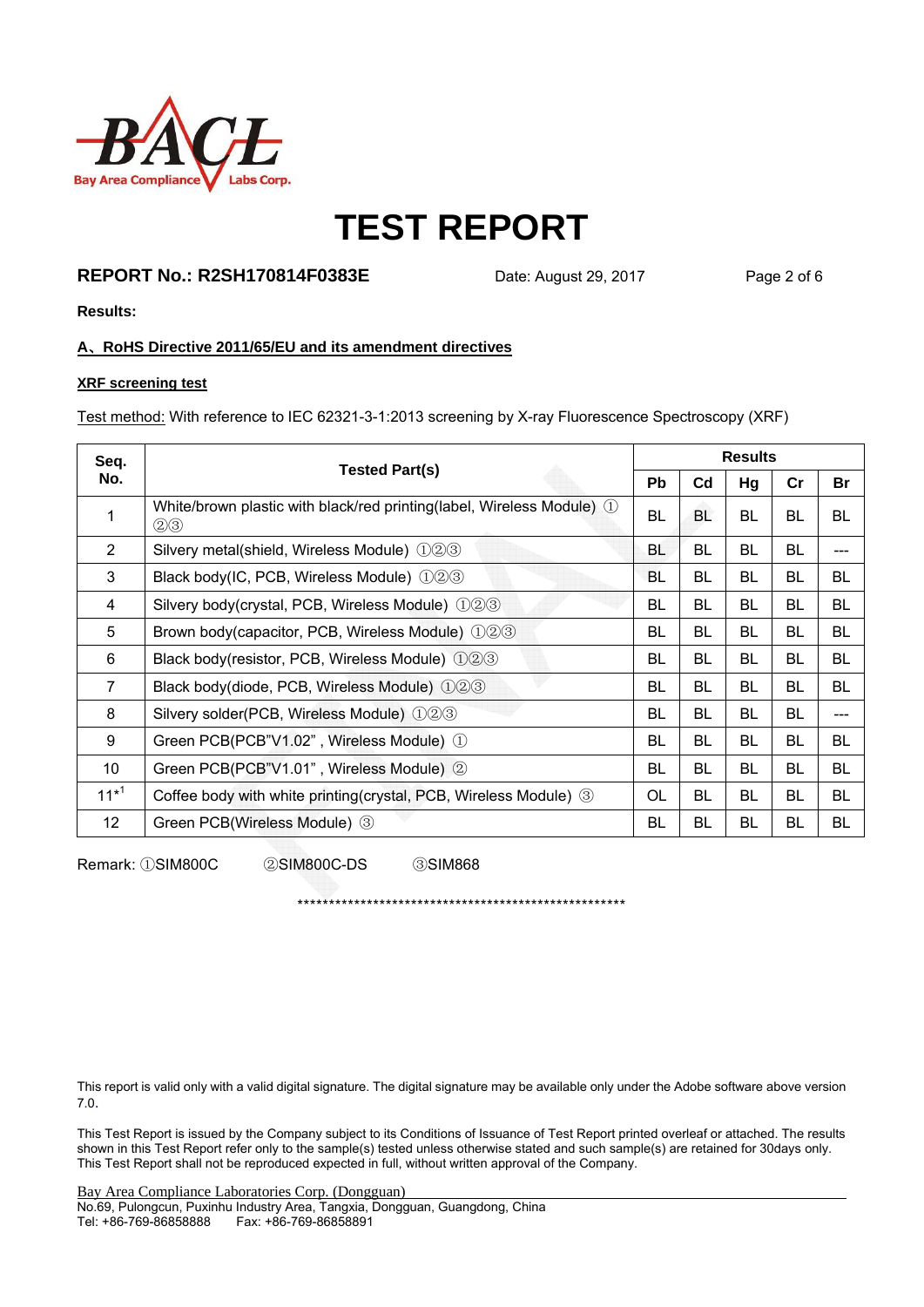

## **REPORT No.: R2SH170814F0383E** Date: August 29, 2017 Page 3 of 6

#### Remark:

(1)

- = Not Conducted
- $* = Pb, Hg$ , UV-Vis (for Cr(Ⅵ)) and GC-MS (for PBBs, PBDEs) are recommended to be performed, if Results were obtained by XRF for primary screening, and further chemical testing by ICP (for Cd, the concentration exceeds the below warning value according to IEC62321-3-1:2013.

| <b>Element</b> | Unit  | <b>Polymers</b>                | Metal                                     | <b>Composite Material</b>        |
|----------------|-------|--------------------------------|-------------------------------------------|----------------------------------|
| Cd             | mg/kg | $BL≤70-3σ < X$<br><130+3σ≤OL   | BL $\leq$ 70-3 $\sigma$ < X<br><130+3σ≤OL | $LOD < X < 150+3\sigma \leq OL$  |
| Pb             | mg/kg | BL≤700-3σ< X<br><1300+3σ≤OL    | $BL≤700-3σ < X$<br><1300+3σ≤ OL           | $BL≤500-3σ < X$<br><1500+3σ≤OL   |
| Hg             | mg/kg | $BL≤700-3σ < X$<br><1300+3σ≤OL | BL $\leq 700-3\sigma < X$<br><1300+3σ≤OL  | $BL ≤ 500-3σ < X$<br><1500+3σ≤OL |
| Сr             | mg/kg | $BL≤700-3σ < X$                | $BL≤700-3σ < X$                           | $BL ≤ 500-3σ < X$                |
| Br             | mg/kg | $BL≤300-3σ < X$                |                                           | BL $\leq$ 250-3 $\sigma$ < X     |

- $BL = Below Limit$
- OL = Over Limit
- IN = Inconclusive
- LOD = Limit of Detection
- \* 1  $=$  As claimed by the material declaration submitted by the client, the materials of the sample No.11 is ceramic. And according to RoHS directive 2011/65/EU and its amendments, Lead is exempted in electronic ceramic parts (e.g. piezoelectronic devices).

\*\*\*\*\*\*\*\*\*\*\*\*\*\*\*\*\*\*\*\*\*\*\*\*\*\*\*\*\*\*\*\*\*\*\*\*\*\*\*\*\*\*\*\*\*\*\*\*\*\*\*\*

This report is valid only with a valid digital signature. The digital signature may be available only under the Adobe software above version 7.0.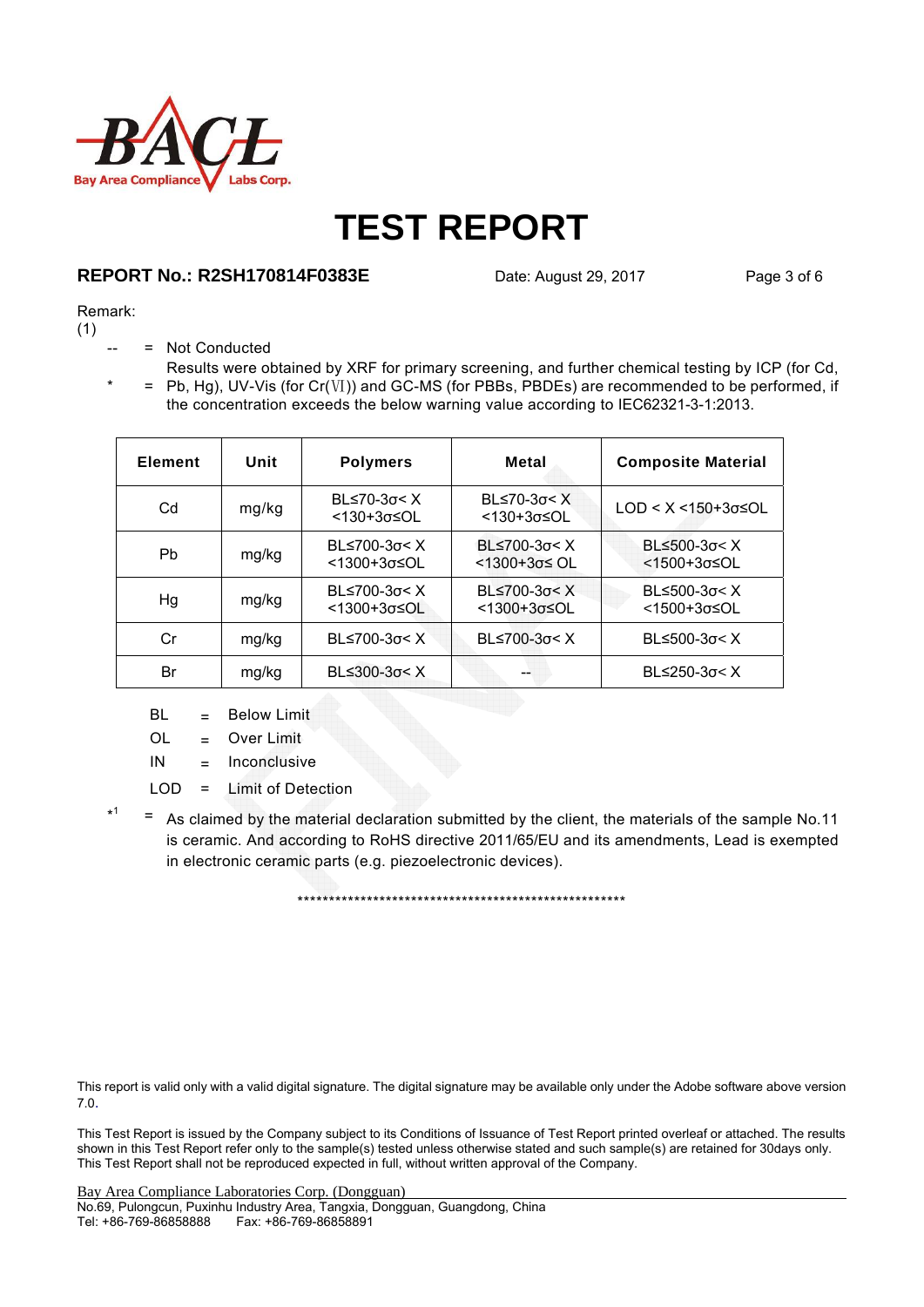

### **REPORT No.: R2SH170814F0383E** Date: August 29, 2017 Page 4 of 6

- (2) The XRF screening test for RoHS elements The reading may be different to the actual content in the sample be of non-uniformity composition.
- (3) The maximum permissible limit is quoted from RoHS directive 2011/65/EU:

| <b>RoHS Restricted Substances</b>     | <b>Maximum Concentration Value (mg/kg)</b><br>(by weight in homogenous materials) |
|---------------------------------------|-----------------------------------------------------------------------------------|
| Cadmium(Cd)                           | 100                                                                               |
| Leaf(Pb)                              | 1000                                                                              |
| Mercury (Hg)                          | 1000                                                                              |
| Hexavalent Chromium $(Cr(VI))$        | 1000                                                                              |
| Polybrominated biphenyls (PBBs)       | 1000                                                                              |
| Polybrominate ddiphenylethers (PBDEs) | 1000                                                                              |

(4) As requested by applicant, only components shown in this report were screened by XRF spectroscopy for 2011/65/EU and its amendment directives, other components were not screened included in this report.

(5) Photo appendix is included.

#### Disclaimers:

This XRF Screening report is for reference purposes only. The applicant shall make its/his/her own judgment as to whether the information provided in this XRF screening report is sufficient for its/his/her purposes.

The result shown in this XRF screening report will differ based on various factors, including but not limited to, the sample size, thickness, area, surface flatness, equipment parameters and matrix effect(e.g. plastic, rubber, metal, glass, ceramic etc.). Further wet chemical pre-treatment with relevant chemical equipment analysis are required to obtain quantitative data.

\*\*\*\*\*\*\*\*\*\*\*\*\*\*\*\*\*\*\*\*\*\*\*\*\*\*\*\*\*\*\*\*\*\*\*\*\*\*\*\*\*\*\*\*\*\*\*\*\*\*\*\*

This report is valid only with a valid digital signature. The digital signature may be available only under the Adobe software above version 7.0.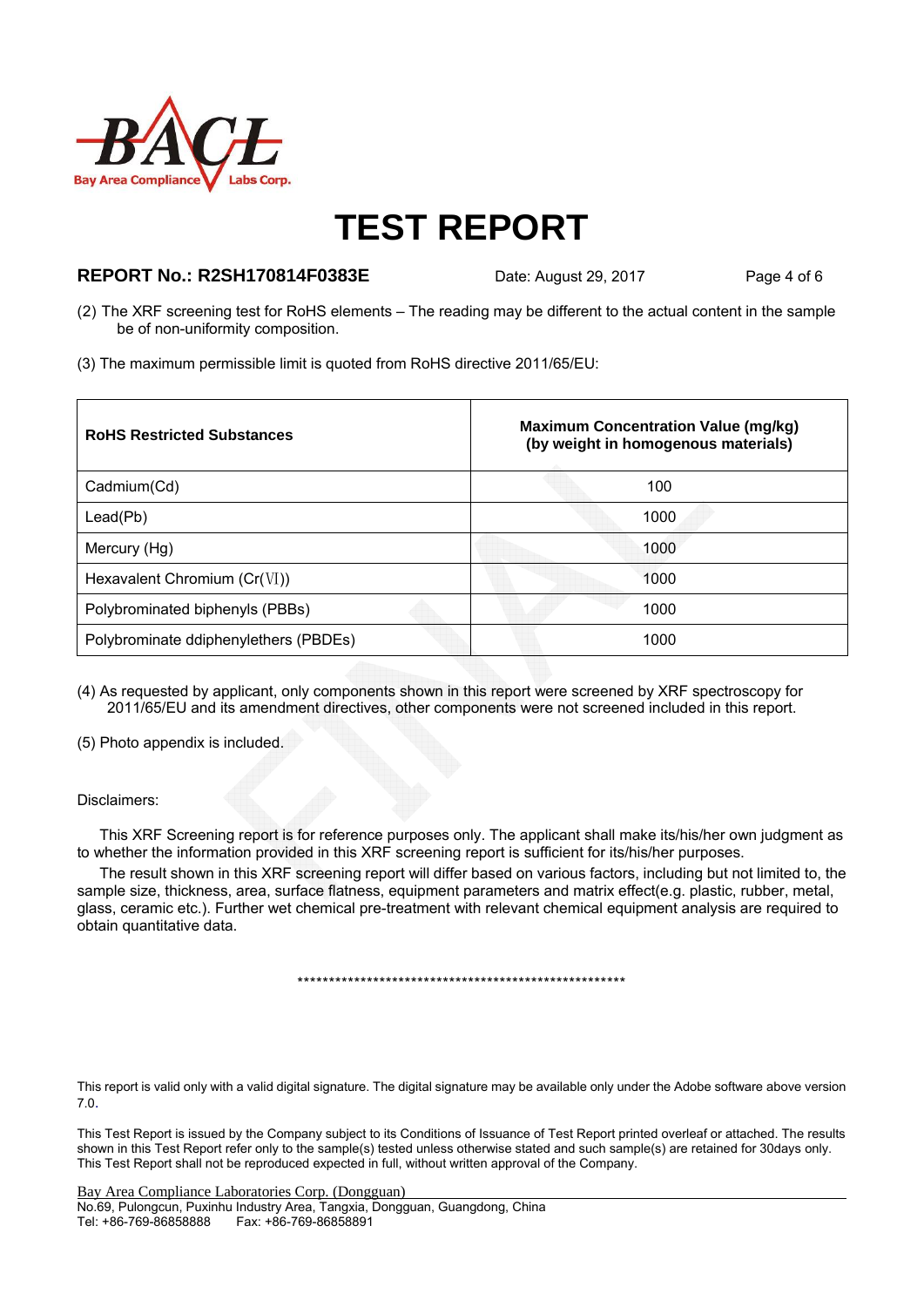

### **REPORT No.: R2SH170814F0383E** Date: August 29, 2017 Page 5 of 6

#### **Phthalates(DBP**、**BBP**、**DEHP**、**DIBP)content**

Test method: With reference to IEC 62321-8(111/321/CD), by gas chromatographic-mass spectrometer (GC-MS)

| <b>Item</b>                         | Unit | <b>MDL</b> | <b>Results</b> |      |      |      |      |       |
|-------------------------------------|------|------------|----------------|------|------|------|------|-------|
|                                     |      |            |                | 3    | 4    | 5    | 6    | Limit |
| Dibutyl Phthalate (DBP)             | %    | 0.003      | N.D.           | N.D. | N.D. | N.D. | N.D. | 0.1   |
| Benzylbutyl Phthalate (BBP)         | $\%$ | 0.003      | N.D.           | N.D. | N.D. | N.D. | N.D. | 0.1   |
| Bis-(2-ethylhexyl) Phthalate (DEHP) | $\%$ | 0.003      | N.D.           | N.D. | N.D. | N.D. | N.D. | 0.1   |
| Diisobutyl Phthalate(DIBP)          | $\%$ | 0.003      | N.D.           | N.D. | N.D. | N.D. | N.D. | 0.1   |
| <b>Conclusion</b>                   |      |            | Pass           | Pass | Pass | Pass | Pass |       |

| Item                                | Unit          | <b>MDL</b> | <b>Results</b> |      |      |      |      | Limit |
|-------------------------------------|---------------|------------|----------------|------|------|------|------|-------|
|                                     |               |            | $\overline{7}$ | 9    | 10   | 11   | 12   |       |
| Dibutyl Phthalate (DBP)             | $\frac{0}{0}$ | 0.003      | N.D.           | N.D. | N.D. | N.D. | N.D. | 0.1   |
| Benzylbutyl Phthalate (BBP)         | $\%$          | 0.003      | N.D.           | N.D. | N.D. | N.D. | N.D. | 0.1   |
| Bis-(2-ethylhexyl) Phthalate (DEHP) | $\%$          | 0.003      | N.D.           | N.D. | N.D. | N.D. | N.D. | 0.1   |
| Diisobutyl Phthalate(DIBP)          | $\%$          | 0.003      | N.D.           | N.D. | N.D. | N.D. | N.D. | 0.1   |
| <b>Conclusion</b>                   |               |            | Pass           | Pass | Pass | Pass | Pass |       |

Note:

- N.D. = Not Detected or less than MDL
- MDL = Method Detection Limit
- The results less than MDL are not taken into account while calculating the sum contents.
- $mg/kg = ppm$

\*\*\*\*\*\*\*\*\*\*\*\*\*\*\*\*\*\*\*\*\*\*\*\*\*\*\*\*\*\*\*\*\*\*\*\*\*\*\*\*\*\*\*\*\*\*\*\*\*\*\*\*\*\*\*\*\*\*\*

This report is valid only with a valid digital signature. The digital signature may be available only under the Adobe software above version 7.0.